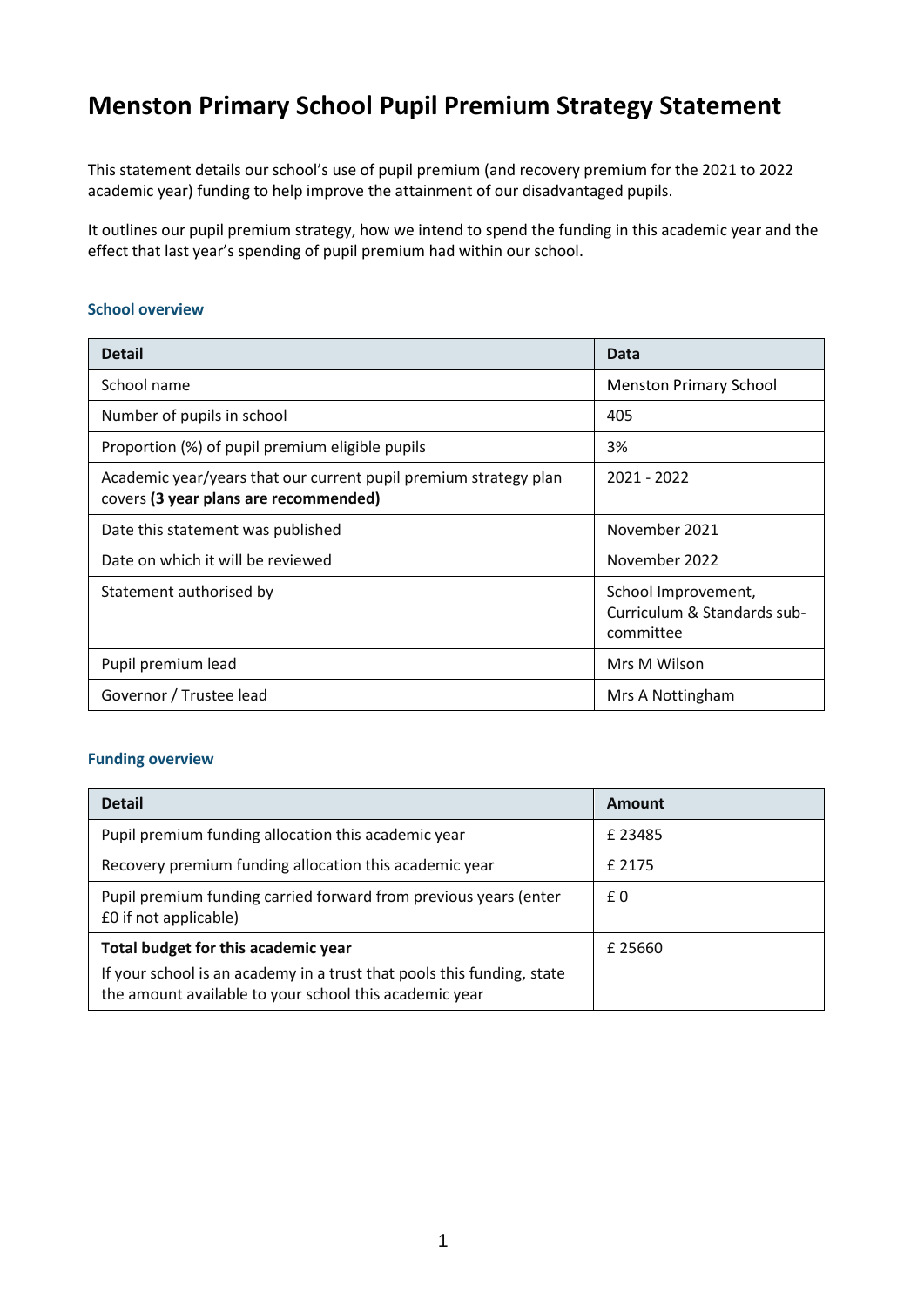# **Part A: Pupil premium strategy plan**

## **Statement of intent**

It is our intention that pupils who attract the Pupil Premium Grant achieve academically, socially and personally, at least as well as their non-grant peers.

It is our intention that pupils who attract the grant are provided with the whole range of extra-curricular activities and have access to the whole wider school offer.

Evidence suggests that pupil premium spending is most effective when schools use a tiered approach, targeting spending across 3 areas, with a particular focus on teaching.

### 1. Teaching

Investing in high-quality teaching, for example:

- training and professional development for teachers
- recruitment and retention
- support for teachers early in their careers

#### **2. Targeted academic support**

Additional support for some pupils focussed on their specific needs, for example:

- one-to-one tuition
- small group tuition
- speech and language therapy

#### **3. Wider approaches**

Support for non-academic issues that impact success in school, such as attendance, behaviour and social and emotional challenges. For example:

- school breakfast clubs
- counselling to support emotional health and wellbeing
- help with the cost of educational trips or visits

### **Challenges**

This details the key challenges to achievement that we have identified among our disadvantaged pupils.

| <b>Challenge</b><br>number | Detail of challenge                                                                                                                                        |
|----------------------------|------------------------------------------------------------------------------------------------------------------------------------------------------------|
|                            | Attendance/ lateness for some pupils. Pupils do not attend school every day or are<br>regularly late meaning that they miss QFT and bespoke interventions. |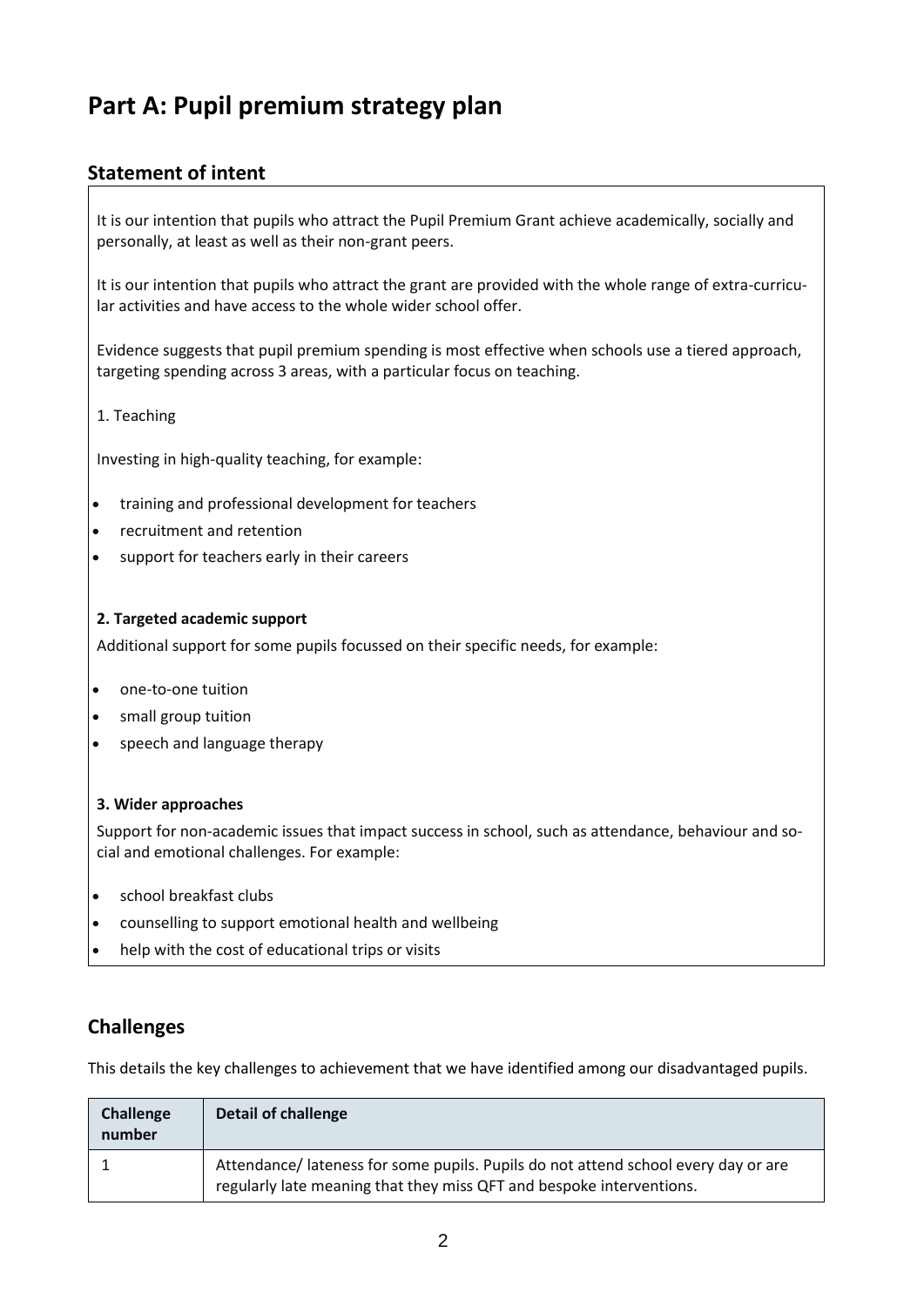| Low prior attainment (LPA) for some pupils or under-performance of academically<br>able pupils. Teachers have lower expectations on LPA pupils and do not give them<br>opportunities to excel. Teachers do not provide a high-challenge, low-threat<br>curriculum for all.                           |
|------------------------------------------------------------------------------------------------------------------------------------------------------------------------------------------------------------------------------------------------------------------------------------------------------|
| SEND for some pupils. Accurate and timely diagnosis of SEND needs to be in place.<br>Appropriate SEND provision needs to be implemented by staff with relevant training.<br>If this is missing, these children will not access appropriate provision and so their<br>specific needs will not be met. |
| Risk of not having full participation in the wider school offer (music lessons, sports<br>clubs, trips and residential visits) for some pupils meaning that their Cultural Capital is<br>not as developed as fully as it is for some of their peers.                                                 |

## **Intended outcomes**

This explains the outcomes we are aiming for **by the end of our current strategy plan**, and how we will measure whether they have been achieved.

| <b>Intended outcome</b>                                                                                                                                                                                                                                                                                                                                                                                                                                                                                                                                                                                                                                                                                                                                                                                                                                                                                                                                                                     | <b>Success criteria</b>                                                                                                                                                                                                                                                                                                                                                                      |
|---------------------------------------------------------------------------------------------------------------------------------------------------------------------------------------------------------------------------------------------------------------------------------------------------------------------------------------------------------------------------------------------------------------------------------------------------------------------------------------------------------------------------------------------------------------------------------------------------------------------------------------------------------------------------------------------------------------------------------------------------------------------------------------------------------------------------------------------------------------------------------------------------------------------------------------------------------------------------------------------|----------------------------------------------------------------------------------------------------------------------------------------------------------------------------------------------------------------------------------------------------------------------------------------------------------------------------------------------------------------------------------------------|
| Identified pupils who attract the PP grant have<br>better than average attendance, giving them<br>every opportunity to access Quality First Teaching<br>and tailored interventions (where appropriate)<br>every day.<br>Some funding will be allocated towards the cost<br>of the Parental Involvement Worker, who works<br>closely with families to address any barriers to<br>attendance/lateness.                                                                                                                                                                                                                                                                                                                                                                                                                                                                                                                                                                                        | This group of children have higher than average<br>attendance and arrive at school on time every<br>day.                                                                                                                                                                                                                                                                                     |
| Class teachers deliver a high challenge, low threat<br>curriculum to ALL children, meaning that low<br>prior attaining children do not have limits put<br>onto their capabilities. Identified children access<br>tailored interventions which are timetabled<br>sensitively so that they continue to have access to<br>the whole broad curriculum. Interventions are<br>those which have been recommended by the EEF<br>as having the greatest impact and are delivered<br>by trained staff.<br>Teachers include metacognition and self-<br>regulation approaches within lessons so that<br>children build a repertoire of strategies to choose<br>from to select the most suitable for any given<br>task. This will be particularly impactful for low<br>prior attaining pupils, for whom the risk is that<br>they are given less-challenging work to complete<br>and are over-supported by TAs.<br>Funding will be used to purchase relevant high-<br>quality training where appropriate. | Identified children in this group with low prior<br>attainment achieve their targets. Teachers can<br>confidently talk about the provision that is in<br>place for them and the impact that their actions<br>have on pupil progress/ outcomes.<br>Identified children in this group with mid or high<br>prior attainment continue with their predicted<br>flightpath and do not fall behind. |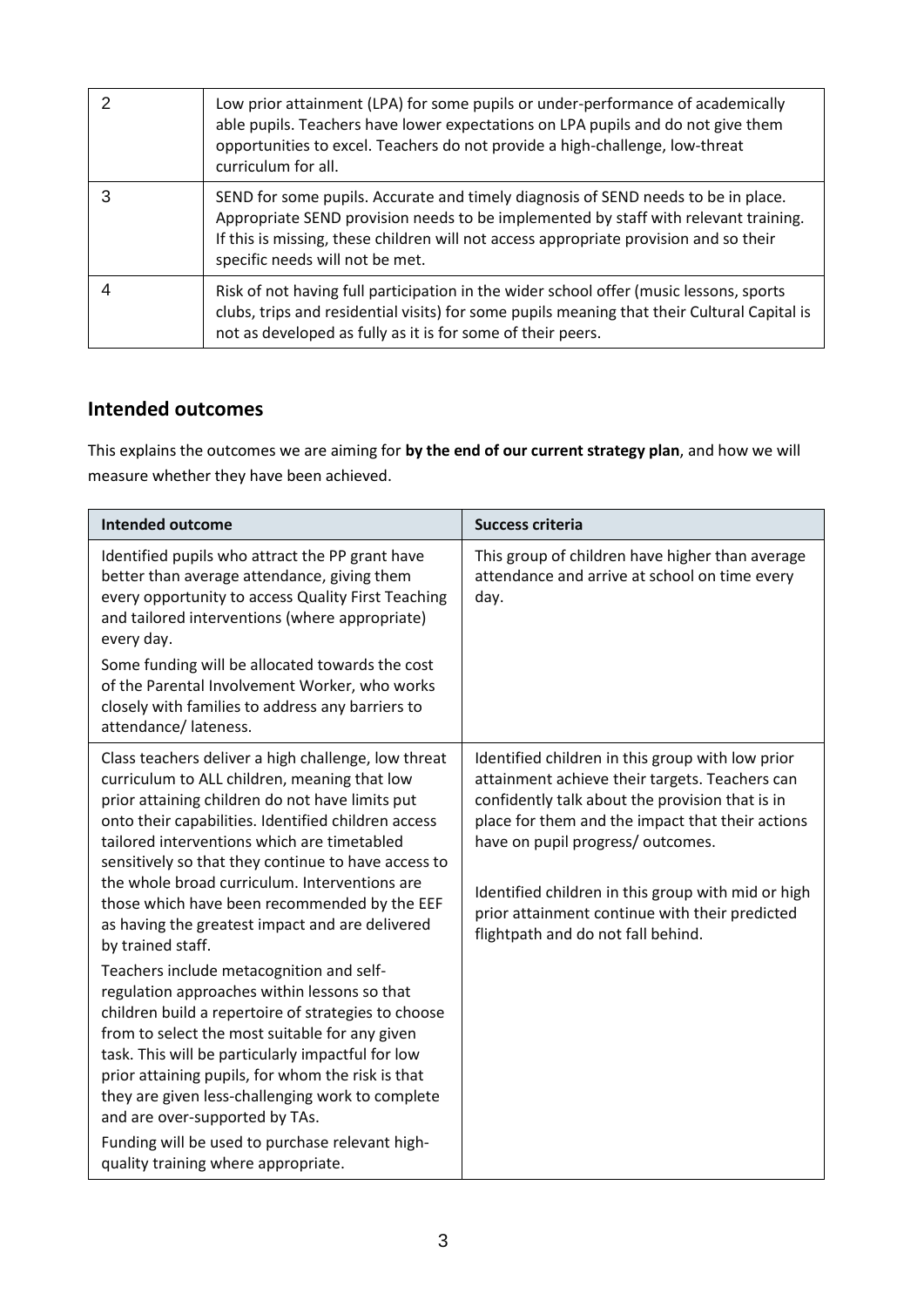| Children in this group with SEND access a tailored<br>curriculum as appropriate, which may include<br>aspects of 1:1 support by staff trained in relevant<br>strategies/ programmes. Identified children<br>access tailored interventions which are<br>timetabled sensitively so that they continue to<br>have access to a broad curriculum, although this<br>curriculum may be bespoke to the child.<br>Interventions are those which have been<br>recommended by the EEF as having the greatest<br>impact and are delivered by trained staff.<br>Funding will be used to purchase relevant high-<br>quality training where appropriate.                                                                                                                                                                                                                                                                                                                                                                                                                                                                     | The PP grant is used effectively to provide<br>tailored support for children with identified<br>additional needs. This will include, for some<br>individuals, contribution towards the<br>employment of staff to support Education<br>Health & Care Plans. For others it will include<br>allocated TA time to deliver high-quality<br>intervention and catch-up programmes.<br>Success criteria will be measured within<br>individual education plans - reviewed at least<br>termly by class teachers and at least annually by<br>the SENDCo for those children with EHC Plans. |
|---------------------------------------------------------------------------------------------------------------------------------------------------------------------------------------------------------------------------------------------------------------------------------------------------------------------------------------------------------------------------------------------------------------------------------------------------------------------------------------------------------------------------------------------------------------------------------------------------------------------------------------------------------------------------------------------------------------------------------------------------------------------------------------------------------------------------------------------------------------------------------------------------------------------------------------------------------------------------------------------------------------------------------------------------------------------------------------------------------------|---------------------------------------------------------------------------------------------------------------------------------------------------------------------------------------------------------------------------------------------------------------------------------------------------------------------------------------------------------------------------------------------------------------------------------------------------------------------------------------------------------------------------------------------------------------------------------|
| Children in this group access the full range of<br>activities/ events within the wider school offer.<br>Identified families access targeted support from<br>the PIW to ensure that children can take part in<br>clubs, music lessons, sports events, trips,<br>residential visits and also special days such as<br>non-uniform days.<br>The PIW works with identified parents of children<br>in this group to signpost them to support services<br>as needed.<br>Help to purchase school uniform is part of this<br>offer, but is not taken up by all families.<br>Some funding will be allocated towards the cost<br>of the Parental Involvement Worker, who works<br>closely with identified families to address any<br>barriers to children accessing the full offer at<br>school.<br>Children in this group and their families access<br>appropriate wellbeing support, as they are a<br>group that may be vulnerable to poor mental<br>health. Part of the funding will be allocated<br>towards the training of our Mental Health<br>Champion, who will also train to be a mental<br>Health First Aider. | The PP grant is used effectively to ensure that<br>all children who attract the funding access the<br>full range of activities/ events within the wider<br>school offer.<br>Success will be monitored by the PIW, who<br>manages clubs, trips, residential visits, music<br>lessons etc.<br>Success will be monitored through CPOMS<br>analysis, which will show (confidential) records<br>of which children and families have accessed<br>wellbeing support.                                                                                                                   |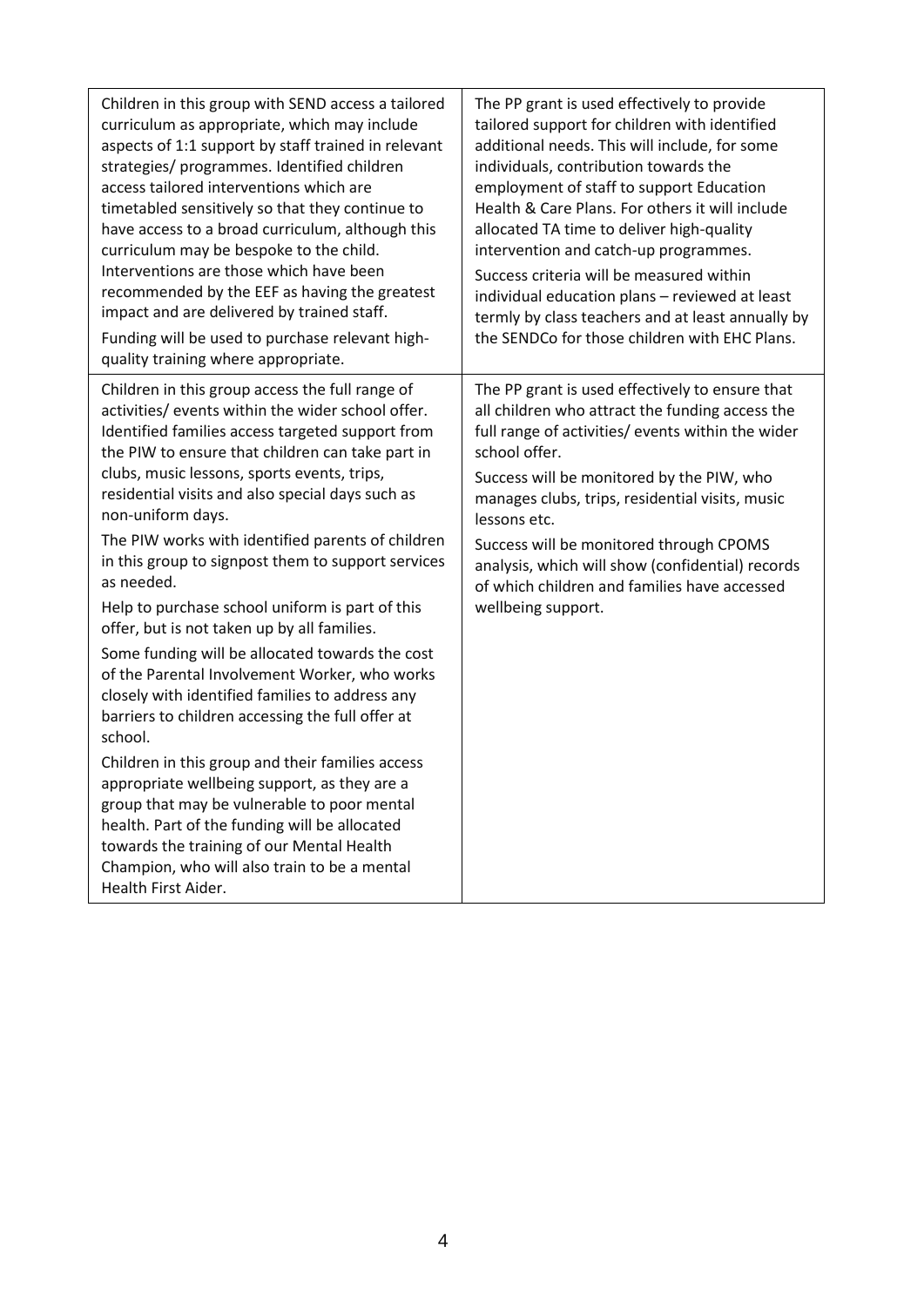# **Activity in this academic year**

## **Teaching (for example, CPD, recruitment and retention)**

Budgeted cost:

£4950 consultancy fees + £4400 supply costs. £9350 total for the CPD programme.

£1300 supply costs to release teachers to work with and support ECT over the year.

| <b>Activity</b>                                                                                                                                                                                                                                                                                                                                                      | Evidence that supports this approach                                                                                                                                                                                                                                                                                                                                                                                                                                                                                                                                                   | <b>Challenge</b><br>number(s)<br>addressed |
|----------------------------------------------------------------------------------------------------------------------------------------------------------------------------------------------------------------------------------------------------------------------------------------------------------------------------------------------------------------------|----------------------------------------------------------------------------------------------------------------------------------------------------------------------------------------------------------------------------------------------------------------------------------------------------------------------------------------------------------------------------------------------------------------------------------------------------------------------------------------------------------------------------------------------------------------------------------------|--------------------------------------------|
| High quality CPD which<br>focuses on improving the<br>quality of teaching and<br>learning through the<br><b>Instructional Coaching</b><br>model.                                                                                                                                                                                                                     | Ambition Institute research shows that In terms of<br>impact on student outcomes, instructional coaching<br>has a better evidence base than any other form of<br>CPD.<br>The principles of instructional coaching are linked to<br>the principles of developing expertise in any domain<br>through the use of deliberate practice.                                                                                                                                                                                                                                                     | $\overline{2}$                             |
| High quality support for<br>Early Career Teachers in<br>their first two years<br>(ECT framework is fully<br>funded, but there is a cost<br>implication for releasing<br>teachers).                                                                                                                                                                                   | The ECF provides standards to help early career<br>teachers (ECTs) to succeed at the start of their<br>careers. The framework was designed to make sure<br>ECTs focus on learning the essential skills that make<br>the most difference in the classroom and their<br>professional practice.                                                                                                                                                                                                                                                                                           | $\overline{2}$<br>$\overline{3}$           |
| Teachers develop a 'high<br>challenge, low threat'<br>curriculum for all<br>children.<br>Teachers develop<br>metacognition and self-<br>regulation approaches to<br>teaching support pupils to<br>think about their own<br>learning more explicitly,<br>often by teaching them<br>specific strategies for<br>planning, monitoring, and<br>evaluating their learning. | Mary Myatt (education consultant and prior Ofsted<br>Inspector states that we are a challenge-seeking<br>species and that we enjoy struggling with<br>something, thinking hard about it, getting it wrong,<br>going back and correcting it. If we don't offer all of<br>our children these opportunities - to grapple with<br>'big questions' we are disadvantaging those who<br>are 'spoon fed' the curriculum.<br>The <b>EEF Teaching and Learning Toolkit</b> suggests<br>that metacognition and self-regulation approaches<br>can have very high impact for a relatively low cost. | $\overline{2}$<br>3                        |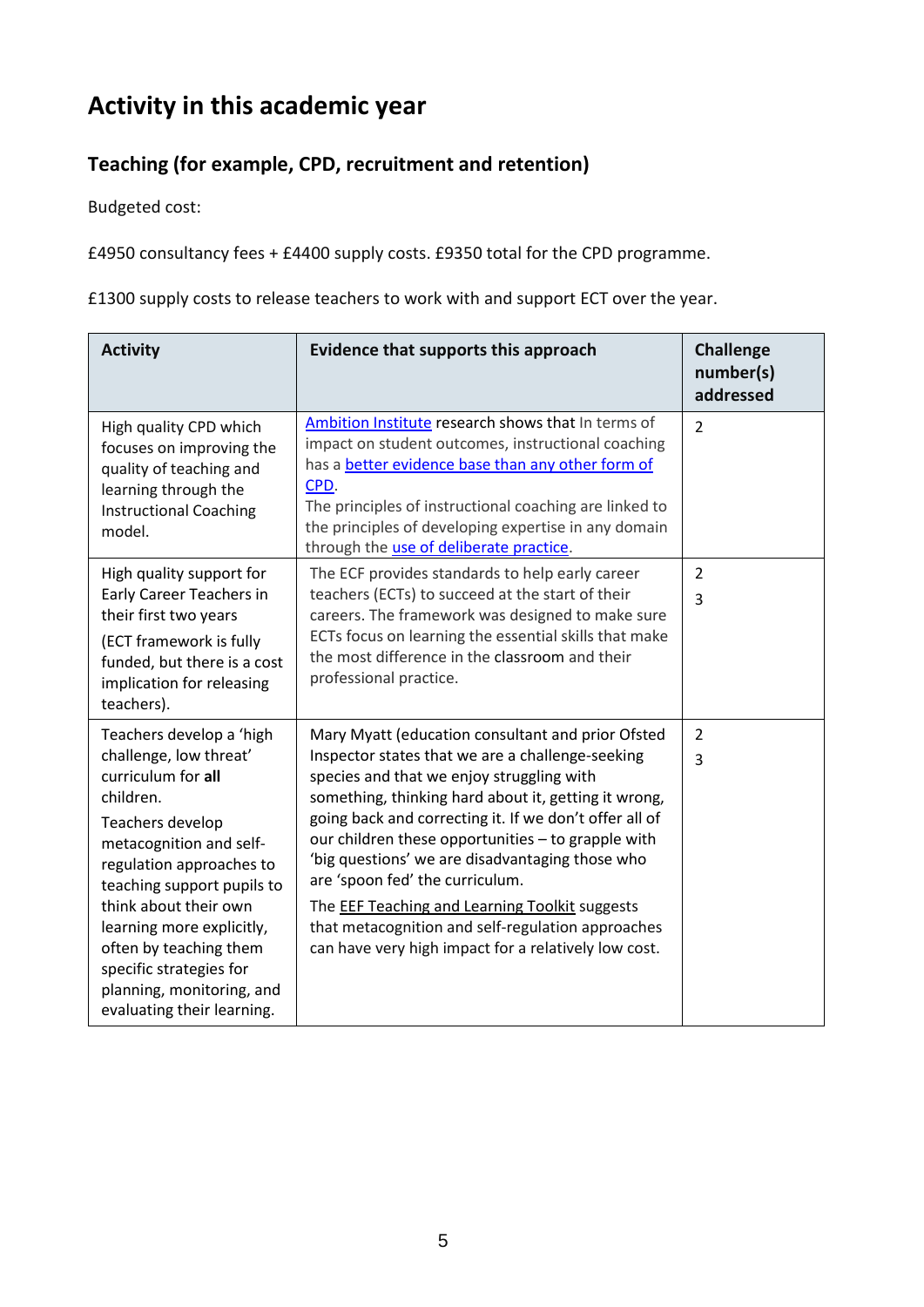## **Targeted academic support (for example, tutoring, one-to-one support structured interventions)**

Budgeted cost: £10310

| <b>Activity</b>                                                                                                                                                                                                                                                                                    | Evidence that supports this approach                                                                                                                                                                                                                                                                                                                                                                                                                                                                                                                                                                                                                                                                                                                                                                                                                                                                                                                                                              | <b>Challenge</b><br>number(s)<br>addressed |
|----------------------------------------------------------------------------------------------------------------------------------------------------------------------------------------------------------------------------------------------------------------------------------------------------|---------------------------------------------------------------------------------------------------------------------------------------------------------------------------------------------------------------------------------------------------------------------------------------------------------------------------------------------------------------------------------------------------------------------------------------------------------------------------------------------------------------------------------------------------------------------------------------------------------------------------------------------------------------------------------------------------------------------------------------------------------------------------------------------------------------------------------------------------------------------------------------------------------------------------------------------------------------------------------------------------|--------------------------------------------|
| Accurate and timely<br>assessment of any<br>Cognition & Learning,<br>Communication &<br>Interaction, Social,<br><b>Emotional &amp; Mental</b><br>Health or Sensory &<br>Physical needs.<br>Bespoke provision based<br>on individual pupil needs<br>delivered by<br>appropriately trained<br>staff. | EEF Individualised Instruction research project<br>states that: Individualised instruction can be an<br>effective approach to increasing pupil attainment.<br>It can, however, be a challenging approach to<br>implement given the increased requirements on<br>the teacher to organise.<br>EEF one to one tuition states that:<br>On average, one to one tuition is very effective at<br>improving pupil outcomes. One to one tuition<br>might be an effective strategy for providing<br>targeted support for pupils that are identified as<br>having low prior attainment or are struggling in<br>particular areas.<br>Tuition is more likely to make an impact if it is<br>additional to and explicitly linked with normal<br>lessons.<br>For one to one tuition led by teaching assistants,<br>interventions are likely to be particularly beneficial<br>when the teaching assistants are experienced, well-<br>trained and supported - for example, delivering<br>a structured intervention. | $\overline{2}$<br>3                        |
| Appropriate support for<br>children who attract the<br>PP grant who also have<br>high needs (including<br>those with Education<br>Health and Care Plans).<br>Allocated support from<br>appropriately trained<br>adults who help to deliver<br>bespoke provision as<br>detailed in EHCP's.          | EHCP's are legal documents. <b>IPSEA</b> state that the<br>special educational provision described in an EHC<br>plan must be provided by the child or young<br>person's local authority ("LA"). This means an EHC<br>plan can give a child or young person extra<br>educational support. It can also give parents and<br>young people more choice about which school or<br>other setting the child or young person can attend.<br>Whilst local authorities often partly-fund EHCP's,<br>this funding never equates to the cost of provision.<br>It is therefore appropriate for some of the PP grant<br>for those children who attract it and who also have<br>EHCP's to be allocated to ensure that their needs<br>are met.                                                                                                                                                                                                                                                                      | 3                                          |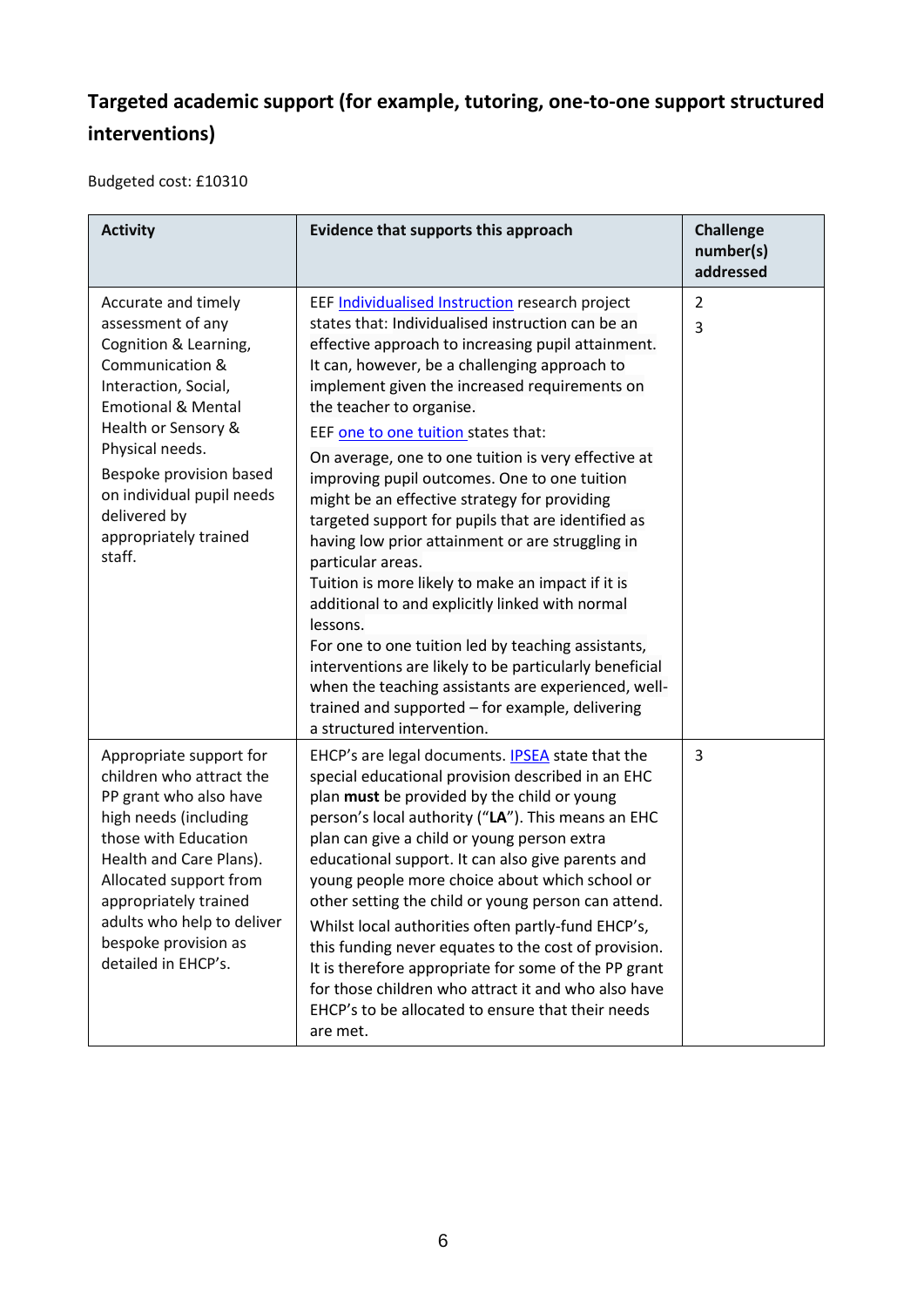## **Wider strategies (for example, related to attendance, behaviour, wellbeing)**

Budgeted cost: £6000

| <b>Activity</b>                                                                                                                                                                                                                                                                                                                                                                                  | Evidence that supports this approach                                                                                                                                                                                                                                                                                                                                                                                                                                                                                                                                                                                                                                                                                                                                                                                                                                                                                                                           | <b>Challenge</b><br>number(s)<br>addressed |  |
|--------------------------------------------------------------------------------------------------------------------------------------------------------------------------------------------------------------------------------------------------------------------------------------------------------------------------------------------------------------------------------------------------|----------------------------------------------------------------------------------------------------------------------------------------------------------------------------------------------------------------------------------------------------------------------------------------------------------------------------------------------------------------------------------------------------------------------------------------------------------------------------------------------------------------------------------------------------------------------------------------------------------------------------------------------------------------------------------------------------------------------------------------------------------------------------------------------------------------------------------------------------------------------------------------------------------------------------------------------------------------|--------------------------------------------|--|
| PIW works with families<br>as needed to address<br>attendance/ lateness. PIW<br>seeks support from<br><b>Bradford Education</b><br>Welfare team as needed.                                                                                                                                                                                                                                       | The Department for Education (DfE) published re-<br>search in 2016 which found that:<br>The higher the overall absence rate across<br>Key Stage (KS) 2 and KS4, the lower the likely<br>level of attainment at the end of KS2 and<br>KS4<br>Pupils with no absence are 1.3 times more<br>$\bullet$<br>likely to achieve level 4 or above, and 3.1<br>times more likely to achieve level 5 or<br>above, than pupils that missed 10-15% of all<br>sessions<br>Pupils with no absence are 2.2 times more<br>$\bullet$<br>likely to achieve 5+ GCSEs A*- C or equiva-<br>lent including English and mathematics than<br>pupils that missed 15-20% of KS4 lessons<br>DfE research (2012) on improving attendance at<br>school found that:<br>Of pupils with absence over 50%, only<br>3% manage to achieve 5 or more GCSEs at<br>grades A*-C including maths and English<br>73% of pupils who have over 95%<br>attendance achieve 5 or more GCSEs at<br>grades A*-C | $\mathbf{1}$                               |  |
| PIW supports families to<br>give their children access<br>to the whole wider school<br>offer. Financial support<br>can be offered for<br>children to access music<br>lessons, sports clubs, trips<br>and residential visits.<br>Financial support can also<br>be offered for school<br>uniform and school milk.<br>PIW supports families<br>who may be in crisis to<br>access relevant services. | The <b>EEF Teaching and Learning Toolkit</b> suggests<br>that parental engagement has moderate impact for<br>a low cost.<br>Cultural capital is the essential knowledge that chil-<br>dren need to prepare them for their future success.<br>It is about giving children the best possible start to<br>their early education. As part of making a judgement<br>about the quality of education, inspectors will con-<br>sider how well leaders use the curriculum to en-<br>hance the experience and opportunities available to<br>children, particularly the most disadvantaged. (142<br>p31 Ofsted Early Years Inspection Handbook, Sept<br>2019)                                                                                                                                                                                                                                                                                                             | 4                                          |  |
| Train a member of school<br>staff to become a mental<br>Health First-Aider and a<br>Mental Health Champion<br>so that they can offer                                                                                                                                                                                                                                                             | The Anna Freud Centre states: As children and young<br>people spend so much of their time in schools,<br>teachers and support staff are in a prime position to<br>help them build strong mental health and wellbeing<br>- and notice if something is wrong.                                                                                                                                                                                                                                                                                                                                                                                                                                                                                                                                                                                                                                                                                                    | 4                                          |  |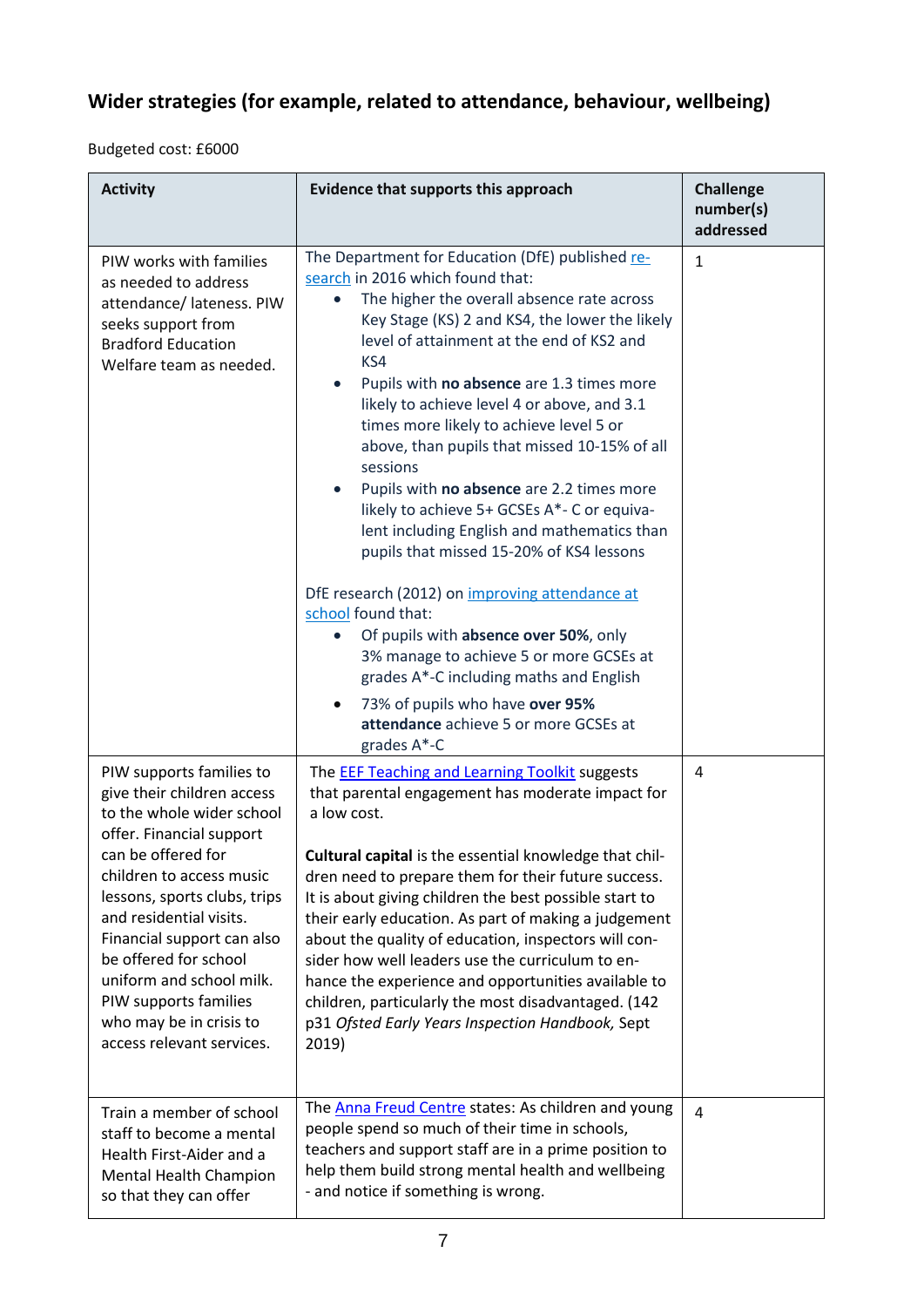| support to vulnerable<br>children and their<br>families. | There are lots of things that schools can do to sup-<br>port children and young people's mental health and<br>wellbeing. By strengthening their ability to cope with<br>day-to-day difficulties - and helping them to feel<br>good about themselves.                                    |  |
|----------------------------------------------------------|-----------------------------------------------------------------------------------------------------------------------------------------------------------------------------------------------------------------------------------------------------------------------------------------|--|
|                                                          | Schools can do this through developing children and<br>young people's social and emotional skills to help<br>them understand and manage their feelings, develop<br>empathy, establish positive relationships, set goals,<br>build resilience and boost self-esteem and confi-<br>dence. |  |

**Total budgeted cost:** £9350 + £10310 + £6000 = £25660

# **Part B: Review of outcomes in the previous academic year**

### **Pupil premium strategy outcomes**

**Due to COVID-19, performance measures have not been published for 2020 to 2021, and 2020 to 2021 results will not be used to hold schools to account.**

| <b>Measure</b>                                   | <b>Activity</b>                                                                                                                                                                                                                                                                                                                                                                                                                                  |
|--------------------------------------------------|--------------------------------------------------------------------------------------------------------------------------------------------------------------------------------------------------------------------------------------------------------------------------------------------------------------------------------------------------------------------------------------------------------------------------------------------------|
| Priority 1                                       | Undertake assessments so that specific gaps are quickly and<br>accurately identified and can be addressed in a timely manner.                                                                                                                                                                                                                                                                                                                    |
| Priority 2                                       | Train staff in the delivery of high-quality interventions<br>(recommended by the EEF) and classroom provision, so that<br>specific gaps can be addressed from children's starting points.                                                                                                                                                                                                                                                        |
| Barriers to learning these priorities<br>address | Narrow the attainment gap between advantaged and non-<br>disadvantaged pupils, which has possibly been made wider<br>during the Covid-19 pandemic so that disadvantaged children<br>with no identified cognition & learning needs to achieve at<br>least in line with their non-disadvantaged peers.                                                                                                                                             |
| Projected spending                               | Portion of £7000 on GL Assessment Complete Digital Solution<br>package<br>Portion of £1800 on TA training in mathematics<br>Portion of £8000 for training in Catch Up Literacy and Catch<br>Up Numeracy for 10 staff members in each programme (this<br>programme recommended by the EEF as one of the most<br>effective catch up programmes)<br>Cost for TAs to run high quality interventions for<br>disadvantaged pupils (allocated 1:1 time) |

### **Strategy aims for disadvantaged pupils in 2020 21 academic year**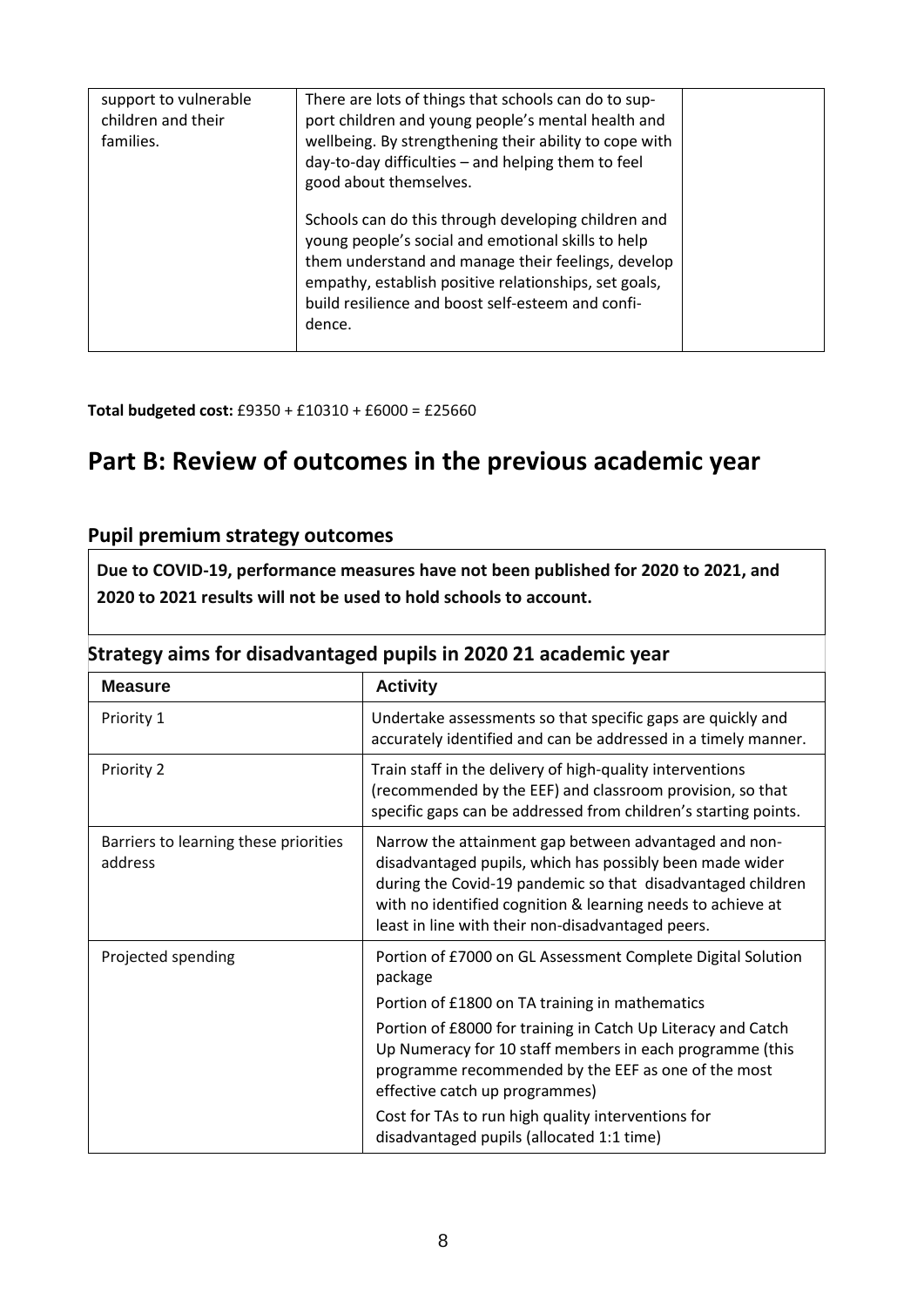## **Teaching priorities for academic year 2020 21**

| Aim                               | <b>Target</b>                                                                                                                                                | <b>Target date</b> | <b>Achieved?</b>                                                                                                                    |
|-----------------------------------|--------------------------------------------------------------------------------------------------------------------------------------------------------------|--------------------|-------------------------------------------------------------------------------------------------------------------------------------|
|                                   | In KS2, 38% of the PP group have identified Cognition & Learning needs. This equates to 32% of the<br>children who attract the PP grant across whole school. |                    |                                                                                                                                     |
| Progress in Reading               | Attainment: 67% ARE and 17% GD<br>+1 Average Progress Score                                                                                                  | <b>July 2021</b>   | <b>Attainment Yes:</b><br>68% WA<br>21% GD                                                                                          |
| Progress in Writing               | Attainment: 67% ARE and 17% GD<br>+1 Average Progress Score                                                                                                  | <b>July 2021</b>   | Attainment Partly:<br>68% WA<br>No GD                                                                                               |
| Progress in<br><b>Mathematics</b> | Attainment: 67% ARE and 17% GD<br>+1 Average Progress Score                                                                                                  | <b>July 2021</b>   | Attainment No:<br>58% WA<br>5% GD                                                                                                   |
| Phonics                           | 100%                                                                                                                                                         | June 2021          | Cancelled, but<br>internal evidence<br>shows that 100% of<br>our disadvantaged<br>children would<br>have passed the<br>check.       |
| Other                             | There are no children for whom we<br>receive the Pupil Premium Grant in<br>Reception or Year 2                                                               |                    | 100% of KS1<br>children who<br>attract the PP grant<br>achieved the<br>expected standard<br>for their year group<br>in summer 2021. |

### **Externally provided programmes**

*Please include the names of any non-DfE programmes that you purchased in the previous academic year. This will help the Department for Education identify which ones are popular in England*

| Programme                          | Provider         |
|------------------------------------|------------------|
| <b>National Tutoring Programme</b> | White Rose Maths |

### **Service pupil premium funding (optional)**

*For schools that receive this funding, you may wish to provide the following information:* 

| <b>Measure</b>                                  | <b>Details</b>                                   |
|-------------------------------------------------|--------------------------------------------------|
| How did you spend your service pupil premium    | We received £310 for one child. That child       |
| allocation last academic year?                  | accessed the NTP White Rose Maths tuition.       |
| What was the impact of that spending on service | This pupil's scaled score improved from 81 to 85 |
| pupil premium eligible pupils?                  | between the autumn and summer terms. The         |